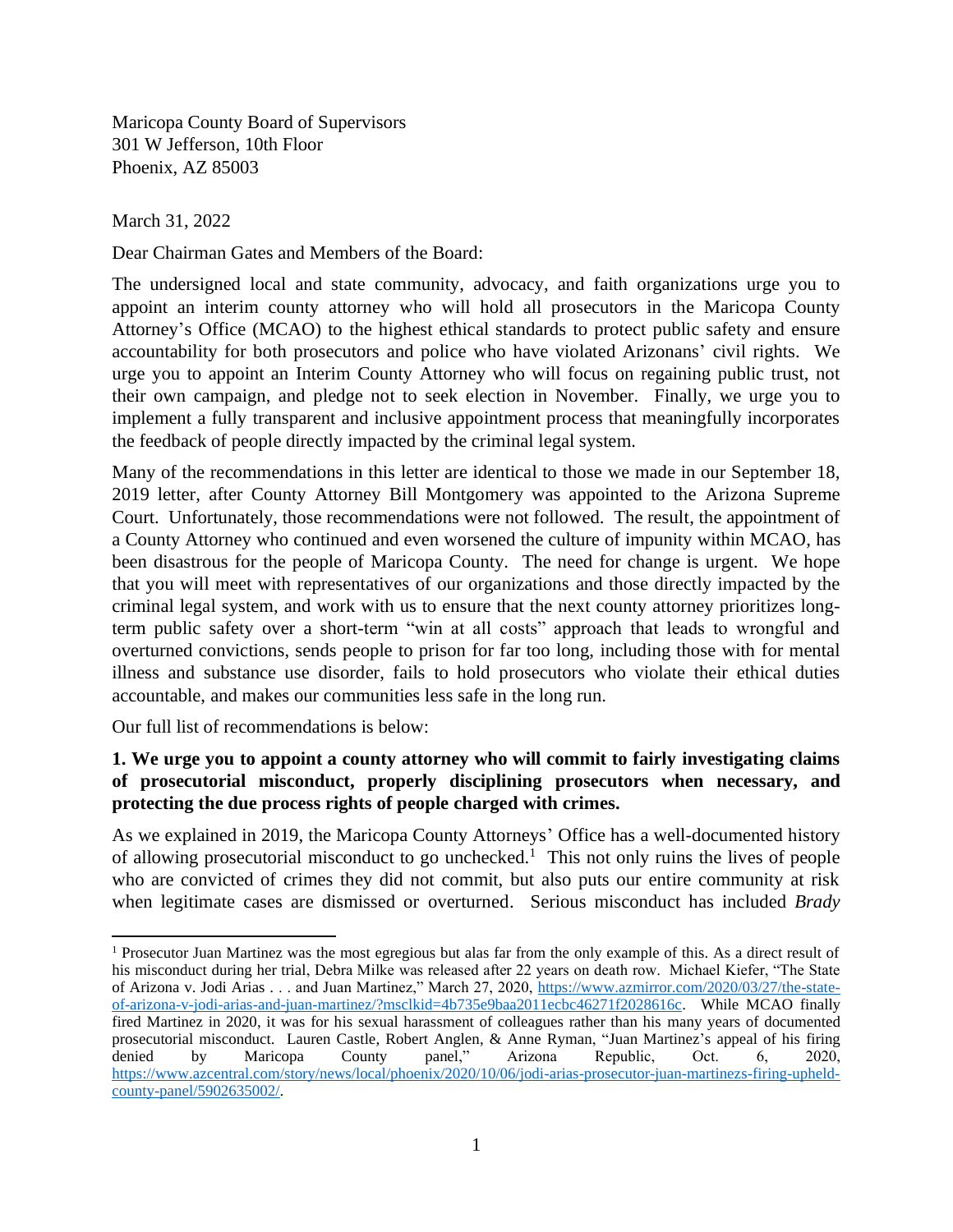violations,<sup>2</sup> which means the failure to turn over evidence that may show the person accused of a crime is innocent.<sup>3</sup> MCAO prosecutors' misconduct also includes deliberately presenting false evidence. The Maricopa County Superior Court was recently forced to *dismiss a murder case* because, among other things, "the State obtained the indictment with perjured testimony" and "failed to disclose *Brady* impeachment evidence regarding its lead witness." The Court could not "find an iota of appreciation for the seriousness of its misconduct in [MCAO prosecutor John Nelson Schneider's] briefs," which "ignore[d] the ethical obligations of candor and honesty to the Court."<sup>4</sup>

As you are well aware, on Adel's watch MCAO has constantly been in the news due to the political prosecutions of protestors engaging in First Amendment protected speech.<sup>5</sup> A recent report by retired Judge Steinle, hired by MCAO to conduct an internal investigation of the problem, found that that "there can be no argument the Phoenix Police Department was attempting stop the marches based upon the content" of the protestors' expression, which is the clearest possible violation of the First Amendment.<sup>6</sup> Indeed, this is one of the reasons that PPD is currently under investigation by the Department of Justice. <sup>7</sup> The Steinle report also found that MCAO prosecutor April Sponsel "colluded" with police "to present the Grand Jury with false information regarding a non-existent gang," and that many of her supervisors were aware of the "problems" with these prosecutions—yet did nothing.

It is clear that Allister Adel failed to remedy a decades-long culture of impunity that flows from the top down, one that prioritizes winning convictions over pursuing fairness and seeking justice. Our next county attorney must work to win back the trust of the community by pledging to implement all of the recommendations in Judge Steinle's report, by quickly and thoroughly investigating every time the court finds that a prosecutor has engaged in misconduct, and by firing any prosecutor who knowingly presents false evidence or knowingly withholds exculpatory evidence.

<sup>2</sup> Dave Biscobing, "Full Disclosure: Arizona fails to properly track problematic 'Brady list' cops," ABC15, Aug. 6, 2020, updated June 29, 2021, [https://www.abc15.com/news/local-news/investigations/full-disclosure-arizona-fails](https://www.abc15.com/news/local-news/investigations/full-disclosure-arizona-fails-to-properly-track-problematic-brady-list-cops)[to-properly-track-problematic-brady-list-cops](https://www.abc15.com/news/local-news/investigations/full-disclosure-arizona-fails-to-properly-track-problematic-brady-list-cops) ("ABC15 discovered at least 175 times in Maricopa County when officials delayed putting officers on the [Brady] list.").

<sup>3</sup> Dave Biscobing, "Grandmother convicted as a Phoenix officer's lies are kept secret," ABC15, Aug. 10, 2020, updated Nov. 9, 2020, [https://www.abc15.com/news/local-news/investigations/a-grandmother-convicted-as-a](https://www.abc15.com/news/local-news/investigations/a-grandmother-convicted-as-a-phoenix-officers-lies-are-kept-secret)[phoenix-officers-lies-are-kept-secret](https://www.abc15.com/news/local-news/investigations/a-grandmother-convicted-as-a-phoenix-officers-lies-are-kept-secret) (Prosecutor Elizabeth Lake "quietly tucked a one-sentence notice of disclosure" that the officer was a known liar into the court file – "[s]ix months after trial," knowing that the entire case rested on the officer's testimony).

<sup>4</sup> CR2017-001324-001 DT, Ruling (7/12/21),

[https://www.acluaz.org/sites/default/files/dismissal\\_in\\_cr2017001324.pdf.](https://www.acluaz.org/sites/default/files/dismissal_in_cr2017001324.pdf) 

This was extensively reported by Dave Biscobing at ABC15 in "Politically Charged" [https://www.abc15.com/news/local-news/investigations/protest-arrests.](https://www.abc15.com/news/local-news/investigations/protest-arrests)

<sup>&</sup>lt;sup>6</sup> Judge Roland Steinle's report is available at [https://www.maricopacountyattorney.org/CivicAlerts.aspx?AID=845.](https://www.maricopacountyattorney.org/CivicAlerts.aspx?AID=845)

<sup>7</sup> Department of Justice, "Justice Department Announces Investigation of the City of Phoenix and the Phoenix Police Department," Aug. 5, 2021, [https://www.justice.gov/opa/pr/justice-department-announces-investigation-city](https://www.justice.gov/opa/pr/justice-department-announces-investigation-city-phoenix-and-phoenix-police-department)[phoenix-and-phoenix-police-department.](https://www.justice.gov/opa/pr/justice-department-announces-investigation-city-phoenix-and-phoenix-police-department)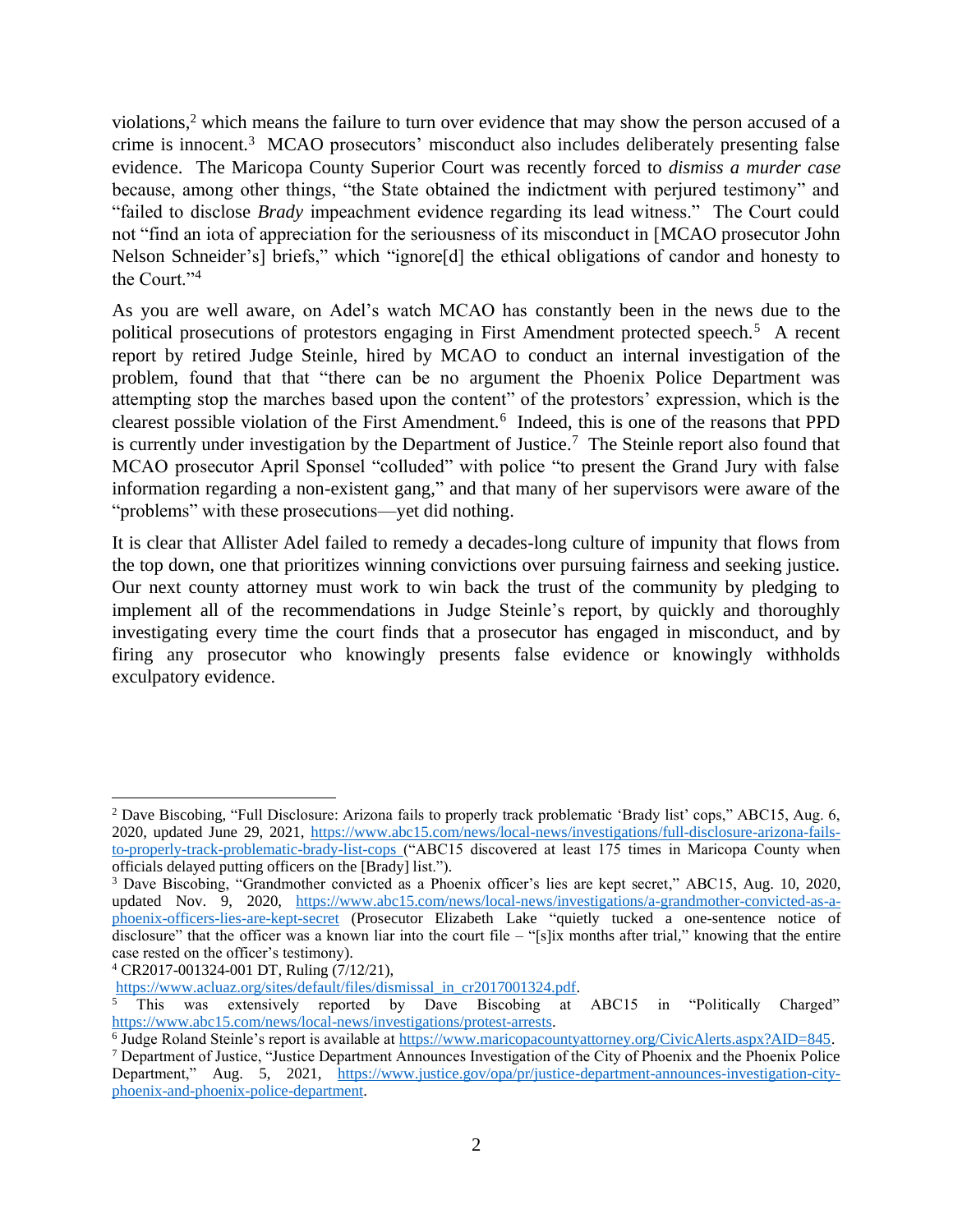Unfortunately, this culture of impunity will not end under the leadership of Ken Vick, who is currently operating as "acting county attorney," despite having not been appointed by this Board. While this Board alone has the statutory authority to "[f]ill by appointment all vacancies occurring in county or precinct offices," Adel "delegated" her authority to Mr. Vick to manage the office until this Board appoints an acting county attorney. This is simply unacceptable. Mr. Vick was Chief Deputy at MCAO under Adel and likely signed off on bringing false gang charges against peaceful protesters.<sup>8</sup> More recently, it was reported that Mr. Vick was in email contact with then-judge Erin Otis, who was being investigated by the Arizona Commission on Judicial Ethics and presiding over cases prosecuted by MCAO while Mr. Vick and others at MCAO were involved in hiring discussions with her.<sup>9</sup> Despite this "stunning conflict" of interest, no one at MCAO, including Mr. Vick, disclosed this conflict to defense counsel as required.

### **2. We urge you to appoint a county attorney who is not under investigation for misconduct by the State Bar and does not have a record of prosecutorial misconduct or the knowing failure to address the misconduct of attorneys they supervise.**

It is our understanding that multiple MCAO prosecutors are currently under investigation by the State Bar for prosecutorial misconduct. While they certainly have a right to due process prior to discipline being imposed, nobody has a due process right to a promotion. That is especially true of an appointment to such a powerful position, one in which the appointee will literally have the power of life and death. The new county attorney must be beyond reproach, not someone who could be found to have violated their ethical duties shortly after their appointment, plunging MCAO into scandal once again.

Additionally, no prosecutor that a judge has found on the record to have engaged in misconduct should have that unethical behavior rewarded with a promotion. In one recent case, the Judge said that, because the prosecutor "picked and chose what fit their narrative to the exclusion of accurate facts, … the Court now has such a negative opinion of [the] State's conduct in this case that . . . [t]o be blunt, the Court has no trust in the State [and MCAO prosecutor Tamara Barnett]."<sup>10</sup> That sort of prosecutor shouldn't have public trust, either.

Nor should any attorney who supervised an unethical prosecutor be made county attorney, at least if the supervisor was aware of the misconduct and did nothing. For example, according to MCAO's own internal investigation, April Sponsel's supervisors, up the chain of command to Ken Vick, all knew about the fictitious gang charges and recognized them as problematic as far back as October of 2020, yet did nothing until after the media began reporting on the prosecutions in February 2021.<sup>11</sup> They, along with any other prosecutor who knew about and

<sup>8</sup> Dave Biscobing, "Prosecutor: Allister Adel, Phoenix chiefs approved of protest gang charges," ABC15, Aug. 10, 2021, updated Aug. 10, 2021[, https://www.abc15.com/news/region-phoenix-metro/central-phoenix/prosecutor-adel](https://www.abc15.com/news/region-phoenix-metro/central-phoenix/prosecutor-adel-phoenix-chiefs-approved-of-protest-gang-charges)[phoenix-chiefs-approved-of-protest-gang-charges.](https://www.abc15.com/news/region-phoenix-metro/central-phoenix/prosecutor-adel-phoenix-chiefs-approved-of-protest-gang-charges)

<sup>9</sup> Dave Biscobing, "Emails show Judge, Maricopa County Attorney prosecutors kept job talks secret," ABC15, Mar. 7, 2022, updated Mar. 10, 2022, [https://www.abc15.com/news/local-news/investigations/dishonorable/emails-show](https://www.abc15.com/news/local-news/investigations/dishonorable/emails-show-judge-maricopa-county-attorneys-office-prosecutors-kept-job-talks-secret)[judge-maricopa-county-attorneys-office-prosecutors-kept-job-talks-secret.](https://www.abc15.com/news/local-news/investigations/dishonorable/emails-show-judge-maricopa-county-attorneys-office-prosecutors-kept-job-talks-secret)

<sup>10</sup> CR2020-101218-001 DT, Ruling (8/11/21), [https://www.acluaz.org/sites/default/files/cr2020-101218-](https://www.acluaz.org/sites/default/files/cr2020-101218-001_dt_ruling.pdf) [001\\_dt\\_ruling.pdf.](https://www.acluaz.org/sites/default/files/cr2020-101218-001_dt_ruling.pdf) 

<sup>11</sup> *See* Steinle report, *supra*.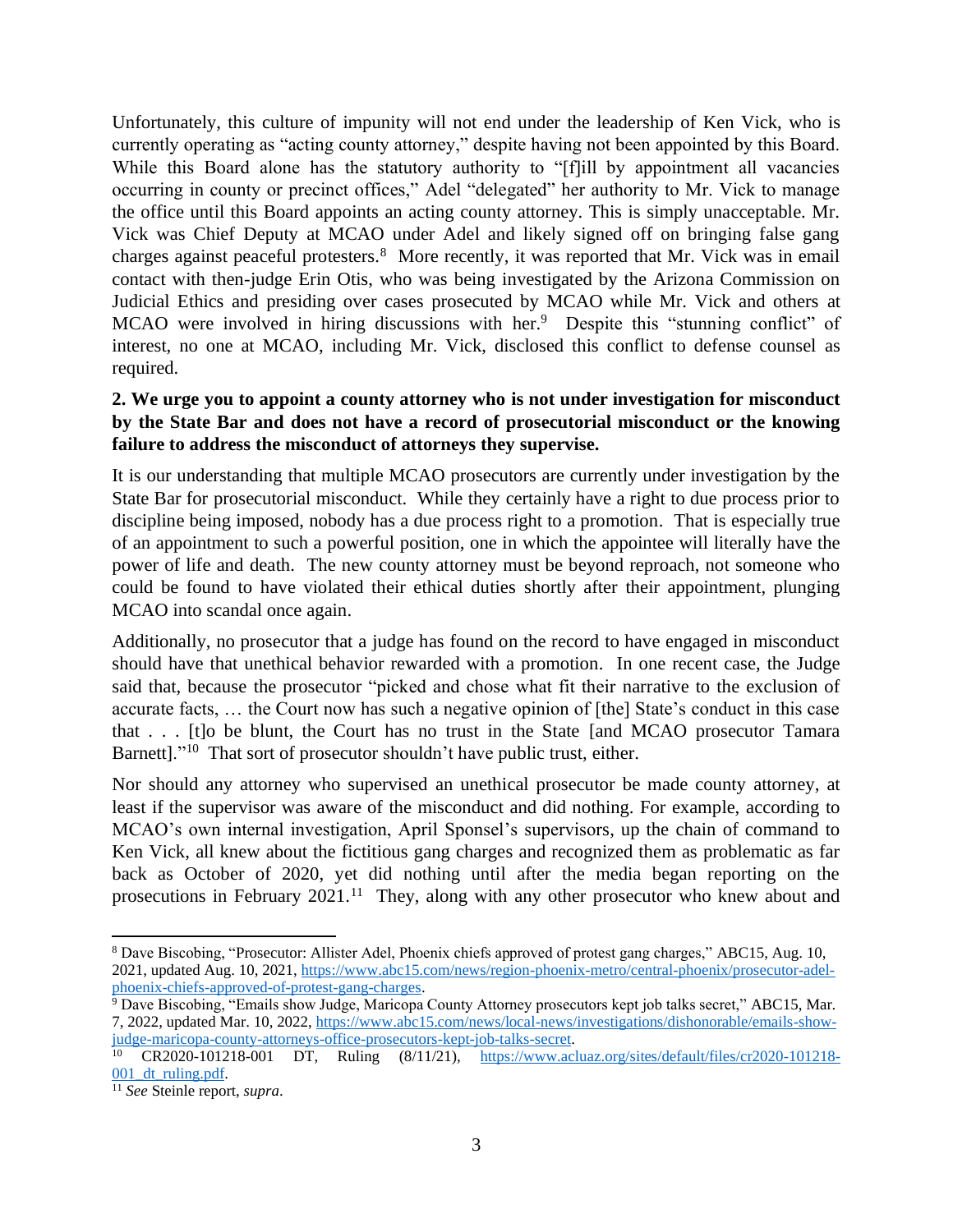failed to remedy these political prosecutions, should be disqualified from consideration for appointment as county attorney.<sup>12</sup>

#### **3. We urge you to appoint a county attorney who will address the racial disparities in MCAO's prosecutions so that all Maricopa County residents are treated fairly.**

After being forced to sue the office for access to public records, the ACLU of Arizona analyzed the data and found racial disparities in the way cases are prosecuted by MCAO, which were published in a 2020 report. For example, Black and Hispanic people prosecuted by MCAO spend significantly more time incarcerated than white people, and white people are more likely to have their charges dismissed than people of other races.<sup>13</sup> Despite saying that "I take [the report] seriously" and that she was hiring a consultant to look at the data in the report,<sup>14</sup> Adel took no action to remedy these disparities. It's no wonder then that only 26% of Arizonans believe that "the criminal justice system treats everyone equally."<sup>15</sup> The next county attorney must commit to remedying these racial disparities.

### **4. We urge you to appoint someone who will be transparent with the public, responsive to public records requests, and comply with constitutional requirements to turn over evidence to the defense to ensure that justice is served.**

Unfortunately, while Allister Adel took some limited steps towards transparency, MCAO still has a long way to go. After being appointed by this body, Adel continued former county attorney Bill Montgomery's fight to avoid turning over public records. The ACLU of Arizona was forced to sue MCAO, at a heavy financial cost to taxpayers, to ensure that the public could see MCAO's policies—policies that have a huge impact on who goes to jail and for how long.

MCAO's refusal to disclose information—or even review it themselves—has even more serious consequences in individual cases, destroying lives by prosecuting people for crimes they obviously did not commit. The refusal to view the body camera footage in the political prosecutions is one example. Another example is MCAO's policy of refusing to review or turn over videos in cases in "Early Disposition Court," which constitute a significant and growing number of MCAO cases overall. One person spent a month in jail for an assault at a convenience store and—although the case was later dismissed—was pressured by MCAO to accept a plea deal that would have sent him to prison for over seven years. If the prosecutor had bothered to watch the store's security camera footage, it would have been obvious that the person in jail did not match the description of the person who committed the assault. The coercive and

 $12$  Significant additional evidence has just come to light demonstrating that more people knew of the problems with these charges sooner than was previously believed. Dave Biscobing, "MCAO, Phoenix PD facing new legal claims for bogus protest gang case," ABC15, March 14, 2022, [https://www.abc15.com/news/local](https://www.abc15.com/news/local-news/investigations/protest-arrests/mcao-phoenix-pd-facing-new-legal-claims-for-bogus-protest-gang-case)[news/investigations/protest-arrests/mcao-phoenix-pd-facing-new-legal-claims-for-bogus-protest-gang-case.](https://www.abc15.com/news/local-news/investigations/protest-arrests/mcao-phoenix-pd-facing-new-legal-claims-for-bogus-protest-gang-case)

<sup>&</sup>lt;sup>13</sup> Analise Ortiz and Melissa Kovax, "The Racial Divide of Prosecutions in the Maricopa County Attorney's Office," ACLU-AZ, 2020, [https://www.acluaz.org/en/racialdividereport.](https://www.acluaz.org/en/racialdividereport) 

<sup>14</sup> Steve Goldstein, "Maricopa County Attorney To Hire Independent Investigator To Look At ACLU Prosecution Data," KJZZ, July 23, 2020, [https://kjzz.org/content/1603445/maricopa-county-attorney-hire-independent](https://kjzz.org/content/1603445/maricopa-county-attorney-hire-independent-investigator-look-aclu-prosecution-data)[investigator-look-aclu-prosecution-data.](https://kjzz.org/content/1603445/maricopa-county-attorney-hire-independent-investigator-look-aclu-prosecution-data) 

<sup>&</sup>lt;sup>15</sup> Gallup, "The Arizona We Want: The Decade Ahead," 2021, [https://www.arizonafuture.org/the-arizona-we](https://www.arizonafuture.org/the-arizona-we-want/download-report-form/)[want/download-report-form/.](https://www.arizonafuture.org/the-arizona-we-want/download-report-form/)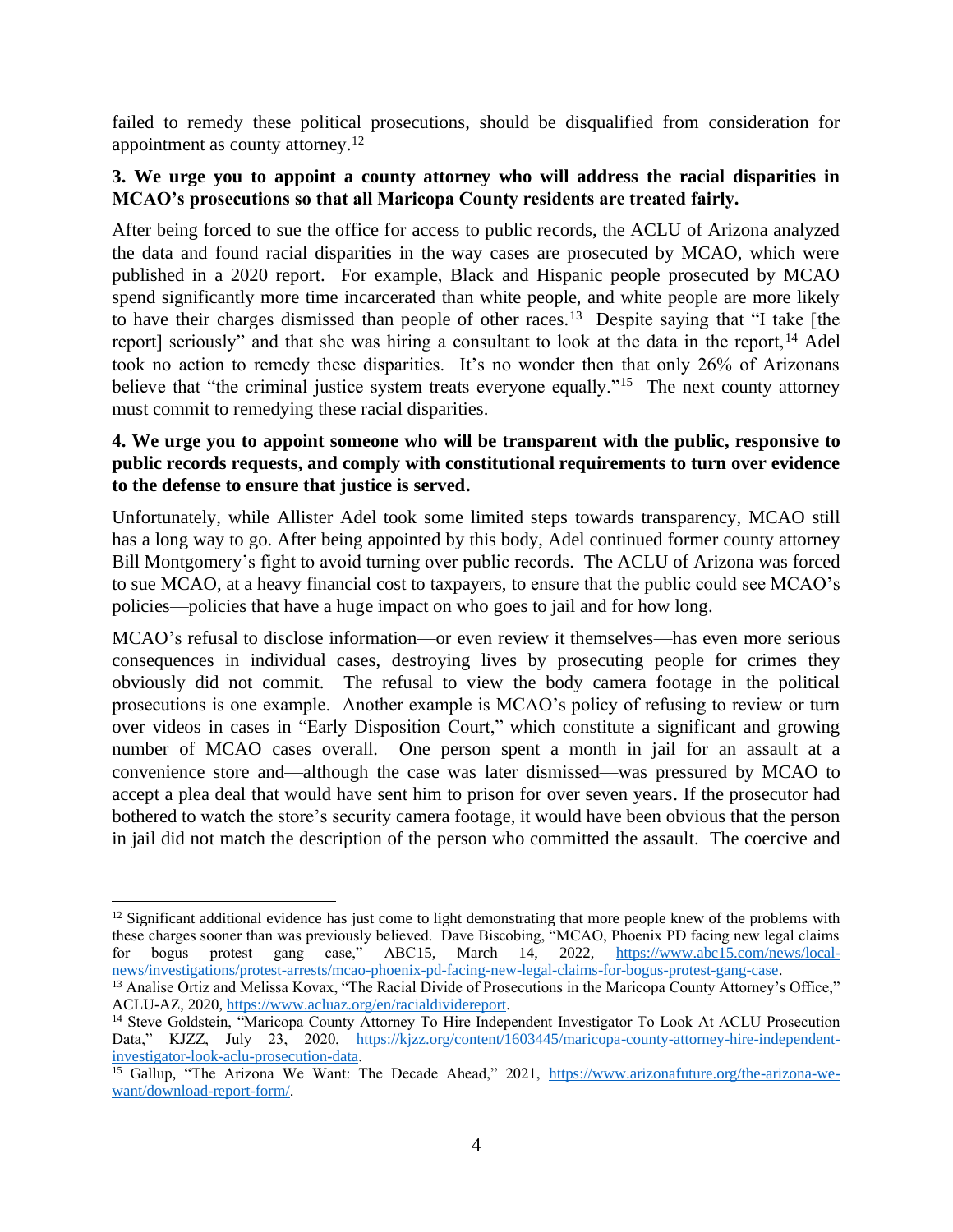unconstitutional nature of these EDC courts is the subject of an ongoing lawsuit against MCAO filed by the ACLU of Arizona.<sup>16</sup>

The next County Attorney must be fully committed to transparency at the outset, ensuring that their policies make public records readily available and do not withhold information from people accused of crimes.

### **5. We urge you to appoint a county attorney who will not lobby in support of mass incarceration and will ensure that MCAO attorneys do not lie to the Arizona Legislature.**

The Maricopa County Attorney long stood in the way of bipartisan, evidence-based criminal legal reform at the state Capitol by lobbying lawmakers to maintain the status quo. As a direct result, Arizona now spends more taxpayer dollars on keeping people in prison than we spend on higher education, and we have the fifth-highest incarceration rate in the country.

More recently, on February 2, 2022, MCAO prosecutor Kristin Larish gave false testimony to the Arizona legislature and, to the best of our knowledge, failed to correct these false statements, which is a violation of an attorney's ethical duties. This was brought to Adel's attention as well, and she again failed to take any action.

We need a county attorney who will be an advocate for smart on crime policies that will keep our communities safe while reducing mass incarceration and respecting the civil liberties of all Arizonans. We also need someone who will not tolerate prosecutors lying to the legislature to advance their cause.

# **6. We urge you to appoint a county attorney who will pledge not to run for election in 2022.**

Voters should be allowed to decide who their next county attorney will be, without the huge advantage that incumbency provides. In addition, by the time an appointment is made, there will only be around half a year before the election. Given the dire need for change at MCAO, the people of Maricopa County deserve a county attorney who is completely focused on reforming that office, not busy worrying about their own campaign.

# **7. We urge you to make the appointment process fully transparent and inclusive by ensuring the involvement of people directly impacted by the criminal legal system.**

In 2019, this Board appointed a county attorney selection review committee to help you choose the next county attorney. Unfortunately, it was not fully representative of the community, because there was no representation of people who had been directly impacted by the criminal legal system or by MCAO's proven misconduct.

This time, we hope you will correct this oversight and ensure that formerly incarcerated people, family members of currently incarcerated people, or people with other direct experiences with unjust prosecution and policing can have a voice in this process. In addition, the voices of victims—representing both victims that had a good experience with MCAO and those who felt their voices were not heard—should be included as well. Those closest to the problem are the closest to the solution, and incorporating the feedback of those directly impacted is crucial to appointing a county attorney who will act in the best interests of all Maricopa County residents.

<sup>16</sup> *Luckey v. Adel*, ACLU-AZ, [https://www.acluaz.org/en/cases/luckey-v-adel.](https://www.acluaz.org/en/cases/luckey-v-adel)